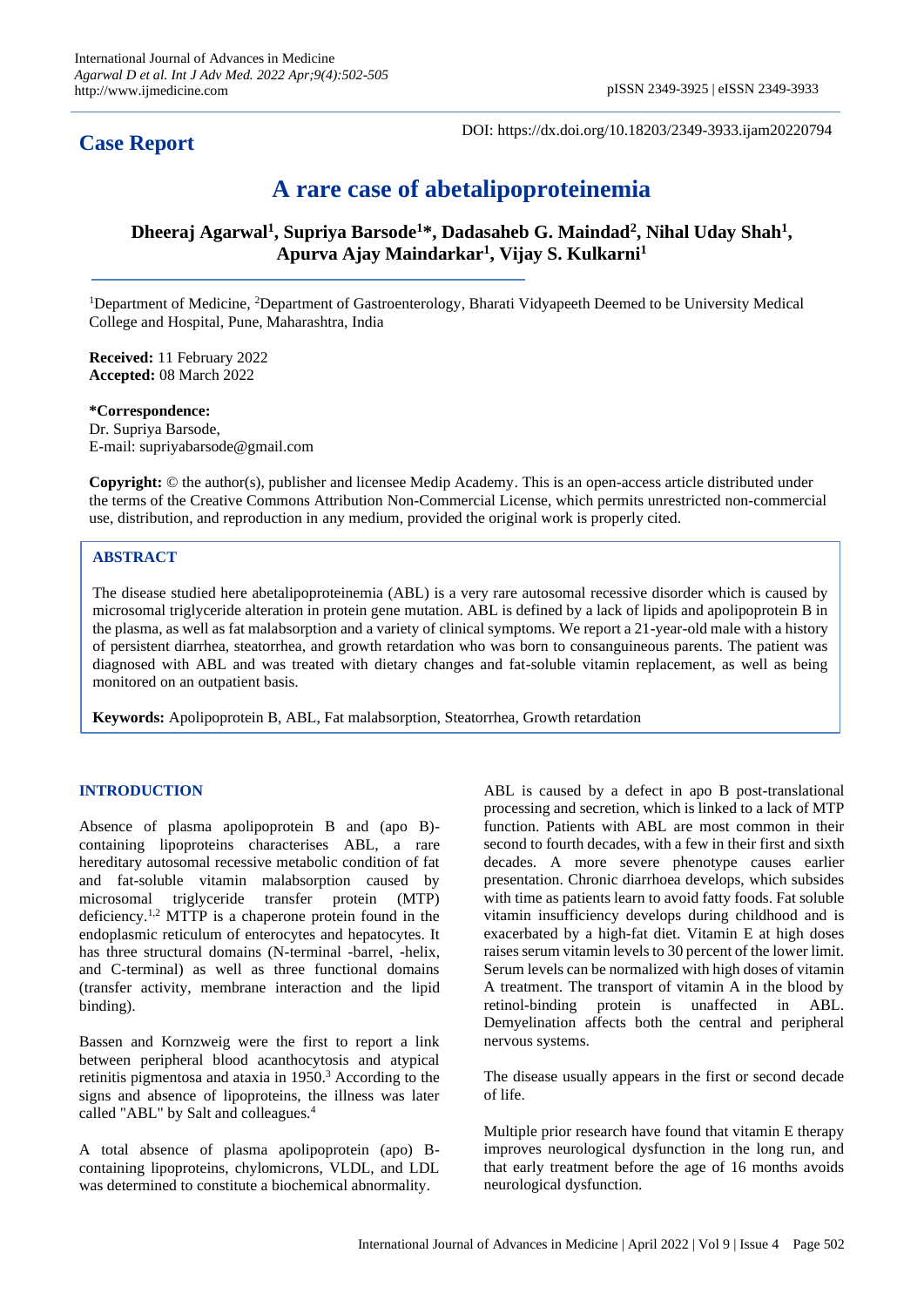In the course of the disease, myositis, and retinitis pigmentosa are also found. Large doses of vitamins E and A, as well as a low-fat diet, were provided to the patient.

The molecular basis of this disorder is the inheritance of two mutations in the MTTP gene, which is located on chromosome 4q23 and encodes the large subunit of MTTP, which is a 97-KDa protein with 894 amino acids that forms a heterodimer with the endoplasmic reticulum enzyme protein disulphide isomerase and accelerates the transfer of lipids onto apolipoprotein B, in the liver and intestine, apo B is assembled and secreted, leading in the production of VLDL and chylomicrons, respectively.<sup>5,6</sup>

The history and clinical symptoms of a patient with ABL who was referred to our institution with chronic diarrhoea, cachexia, ataxia, and visual abnormalities are described in this paper.

# **CASE REPORT**

A 21-year-old man was admitted to our hospital with severe diarrhoea and weight loss. He describes passing 3- 6 episodes of bulky, oily, greasy, watery stools with no concomitant blood or mucus, no history of tenesmus, urgency, or incomplete evacuation, and no history of nocturnal episodes.

He exhibited an ataxic stride, nodded his head, and had a visual deficiency that required finger counting from 6 meters when he presented. He'd lost a lot of muscle mass. On the day of the presentation, his weight was around 40 kg and my height was 150 cm.

#### **Table 1: Laboratory tests.**

| <b>Tests</b>         | <b>Results</b>              |
|----------------------|-----------------------------|
| $_{\rm CBC}$         |                             |
| Hh                   | $9.4$ gm/dl                 |
| <b>MCV</b>           | 79 fl                       |
| TLC                  | 7700                        |
| <b>DLC</b>           | N 64/L 28/ M6/ E02          |
| Platelets            | 2.88 lakhs/cumm             |
| Peripheral smear     | Showed acanthocytes and few |
|                      | fragmented RBC              |
| <b>Stool routine</b> |                             |
| <b>Stool RE/ME</b>   | Pus cells occasional        |
| <b>RBC</b>           | Absent                      |
| Fat globules         | Present                     |
| Lipid profile        |                             |
| Cholesterol          | 34 mg/dl (130-200)          |
| TG                   | 9 mg/dl $($ <150)           |
| <b>VLDL</b>          | $1.8 \text{ mg/dl} (5-51)$  |
| <b>LDL</b>           | 1.2 mg/dl $($ <130)         |
| <b>HDL</b>           | 31 mg (30-70)               |
| Random blood sugar   |                             |
| <b>RBS</b>           | $90 \text{ mg/dl}$          |
| USG                  |                             |
| Abdomen              | Thickening of jejunal loops |



**Figure 1 (A-D): Gastroscopy-normal mucosal pattern till D2.**



**Figure 2: Biopsy showed lymphoplasmacytic infiltration and vacuolated cytoplasm.**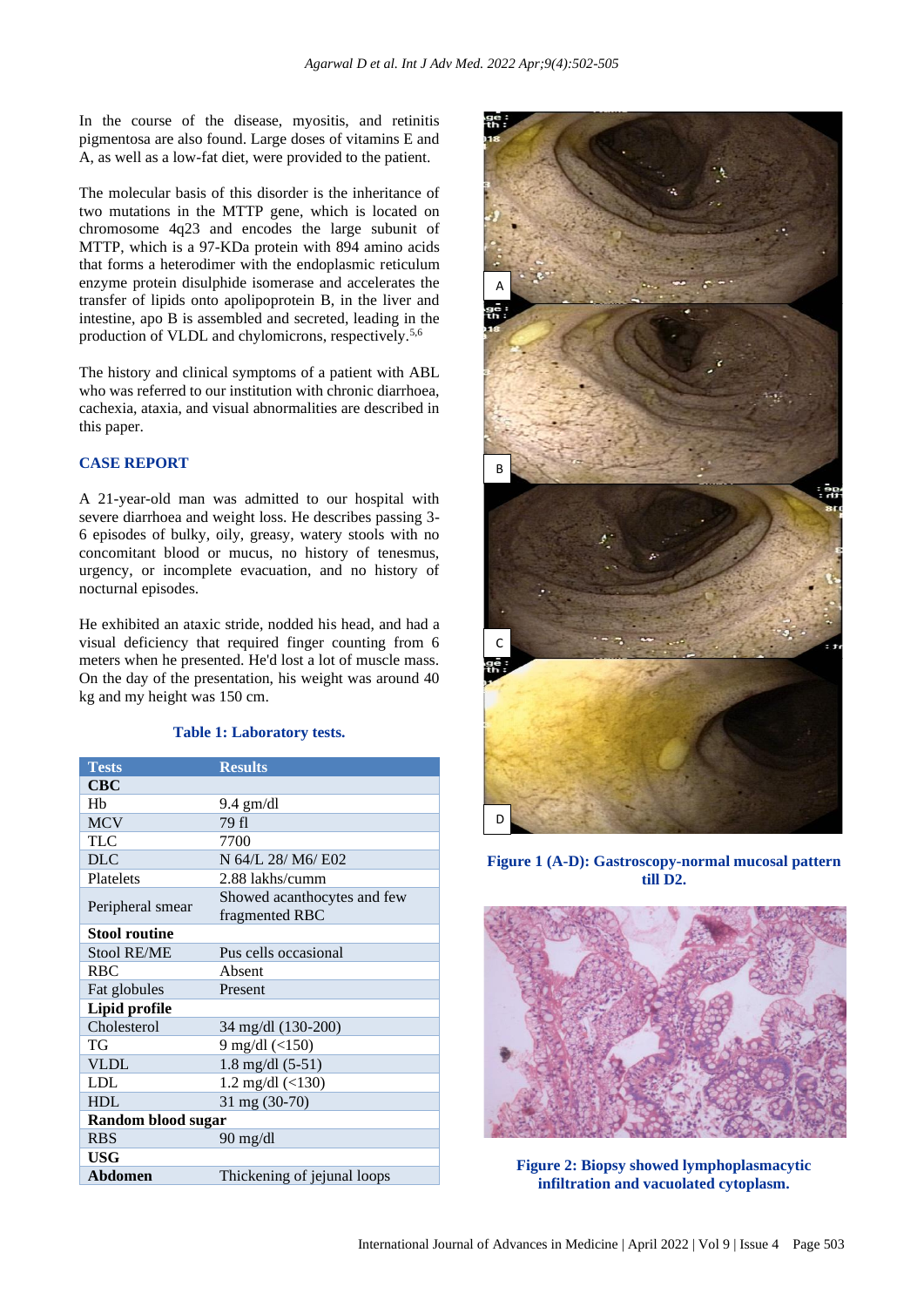The parents lipid profiles were completely normal. It would have been beneficial to perform molecular diagnosis but unfortunately the parents did not agree to do genetic study.



## **Figure 3: Fundoscopic examination revealed presence of retinitis pigmentosa.**

Cystic fibrosis (CF) and celiac disease were the most likely differential diagnoses in the presence of symptoms, but severe hypocholesterolemia and hypotriglyceridaemia suggested ABL, homozygous familial hypobetalipoproteinaemia (FHBL) with dominant transmission (mutations in the APOB gene), and chylomicron retention disease (CMRD) with recessive transmission (mutation in SAR1B gene).

Celiac disease and CF were ruled out by normal levels of tissue transglutaminase antibodies and a sweet chloride test, as well as microscopic examinations. The lipid profile of the family proved helpful in distinguishing between various illnesses.

The presence of fat globules in the stool and undetectable quantities of plasma apo B and low-density lipoproteins ruled out CMRD, while acanthocytes in the peripheral smear and acanthocytes in the peripheral smear validated the diagnosis of ABL.

Dietary changes and high-dose fat-soluble vitamin supplements were part of the treatment. Our patient was given Caprilon formula, 1 cc/kg/day medium-chain triglycerides (MCT) oil, 400 IU/kg/day vitamin A, 150 mg/kg/day vitamin E, 1000 IU/day vitamin D, 5 mg daily vitamin K, and additional dietary supplements such as iron and folic acid.

Every six months, he was weighed and showed that he had gained the proper amount of weight. After 6 months of dietary changes, his weight had gained to 43 kg. Liver aminotransferases were increased (AST 160 and ALT 250 U/L), but after enforcing a strict fat-restricted diet, these enzyme levels returned to normal during follow-ups.

#### **DISCUSSION**

Absence of apoB-containing lipoproteins in plasma characterises ABL, a relatively rare recessive metabolic condition. Malabsorption of fat and fat-soluble vitamins causes a variety of clinical phenotypes, beginning with steatorrhea and failure to flourish in early childhood and progressing to multi-system disorders as the patient grows older.<sup>7</sup> The majority of individuals are diagnosed in their second to fourth decades, with only a handful in their first and sixth decades. Early onset of symptoms could indicate a more severe phenotype that is more resistant to medical therapy, leading to poor results. On the other hand, due to the implications of fat-soluble vitamin insufficiency, later presentation and a longer duration of untreated disease may be associated with bad results.

The majority of ABL patients experienced lipid malabsorption, abnormally low serum lipid levels, and gastrointestinal symptoms such as diarrhoea, steatorrhea, and oral fat intolerance. Fat-soluble vitamin insufficiency has also been linked to retinitis pigmentosa, myopathy, and spinocerebellar ataxia in the majority of individuals. Some of the patients had liver involvement.<sup>8-9</sup>

Fat intolerance, diarrhoea, steatorrhea, growth retardation, developmental delay, and low TG and cholesterol levels were all signs and symptoms of early onset ABL in our patient. In addition, typical signs of the intestinal biopsy were detected. Ina study by Zamel et al the majority of described individuals had gastrointestinal signs such as fat intolerance, diarrhoea, and steatorrhea.

Retinitis pigmentosa was discovered during a fundoscopic examination. Sobrevilla et al studied that both the central and peripheral nerve systems can be damaged by ABL, which is the most significant clinical symptom. The fundamental pathology is gradual demyelination of the neurological system, which is caused by aberrant lipid peroxidation of the highly unsaturated phospholipid of myelin, which is proven to be caused by a long-term vitamin E shortage.<sup>10</sup> Several studies have shown that starting high-dose vitamin E therapy (100 IU/Kg) before the age of two years can help to avoid increasing neurological dysfunction and reduce neurological sequelae.<sup>11</sup>

ABL manifests itself in the eyes in a variety of ways. The most common problem associated with ABL is retinitis pigmentosa. Pigmentary retinal degeneration is a form of macular degeneration that involves slowly growing annular scotomas. Early on in the course of the disease, patients may experience impaired night vision or colour vision. Preventing the formation and progression of retinopathy with high dosage vitamin E therapy or a combination of vitamin E and vitamin A therapy before the age of two has been shown in previous research. $12-14$ 

The hematologic manifestation of ABL is red cell acanthocytosis, which has been reported in multiple cases